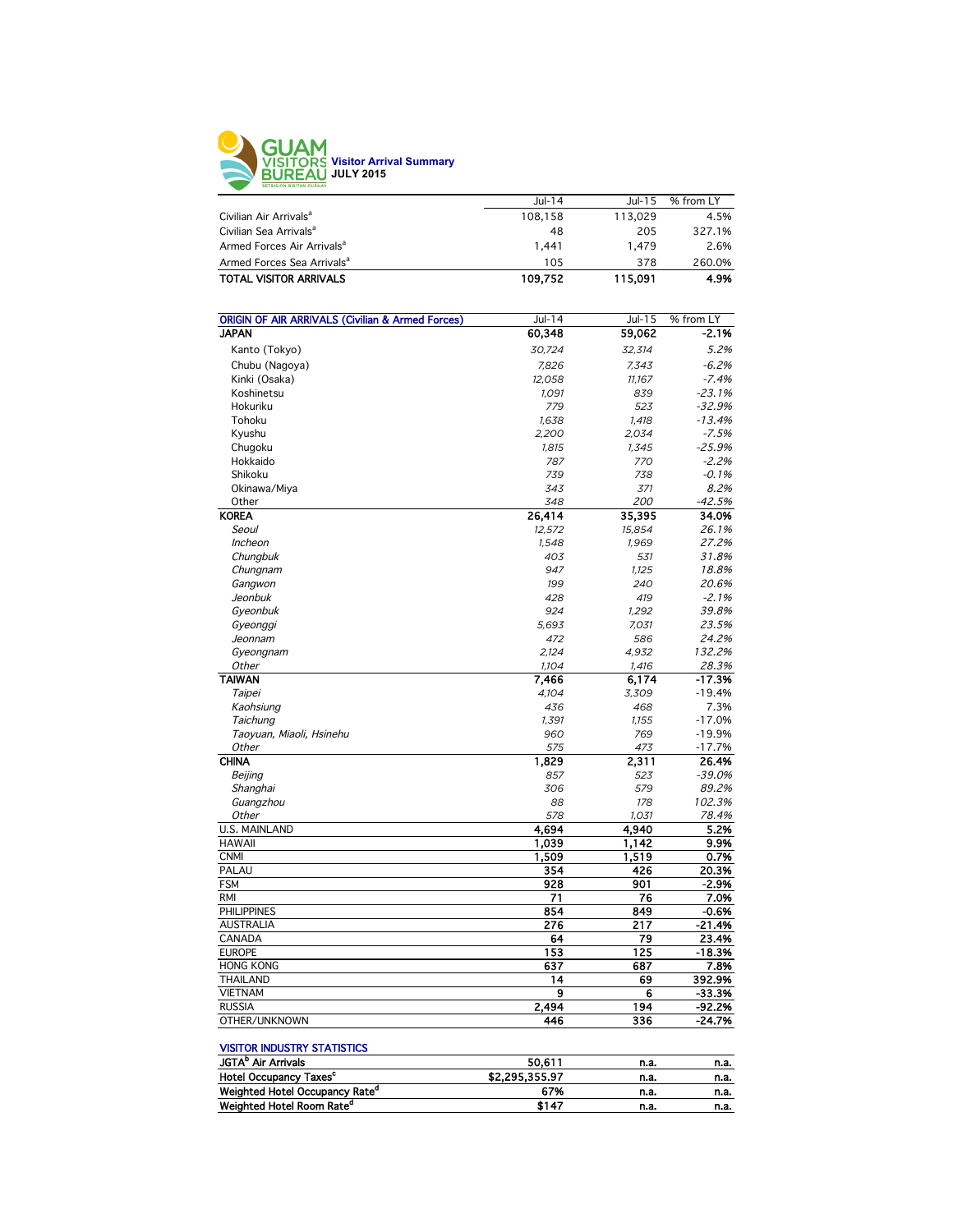## **Guam Visitors Bureau JULY 2015 Visitor Arrival Summary**

**Calendar Year-to-Date 2014/15 • Fiscal Year-to-Date 2014/15** 

|                                                                             | <b>CYTD 2014</b>           | CYTD 2015                  |                    | <b>FYTD 2014</b>                 | <b>FYTD 2015</b>                 |                    |
|-----------------------------------------------------------------------------|----------------------------|----------------------------|--------------------|----------------------------------|----------------------------------|--------------------|
| Air Arrivals <sup>a</sup>                                                   | (Jan - Jul '14)<br>763,383 | (Jan - Jul '15)<br>780,689 | % from LY<br>2.3%  | (Oct '13 - Jul '14)<br>1,089,539 | (Oct '14 - Jul '15)<br>1,105,609 | % from LY<br>1.5%  |
|                                                                             |                            |                            |                    |                                  |                                  |                    |
| Sea Arrivals <sup>a</sup><br><b>TOTAL VISITOR ARRIVALS</b>                  | 3,997<br>767,380           | 5,478<br>786,167           | 37.1%<br>2.4%      | 5,864<br>1,095,403               | 10,502<br>1,116,111              | 79.1%<br>1.9%      |
|                                                                             |                            |                            |                    |                                  |                                  |                    |
|                                                                             |                            |                            |                    |                                  |                                  |                    |
|                                                                             | <b>CYTD 2014</b>           | <b>CYTD 2015</b>           |                    | <b>FYTD 2014</b>                 | <b>FYTD 2015</b>                 |                    |
| <b>ORIGIN OF AIR ARRIVALS (Civilian &amp; Armed Forces)</b><br><b>JAPAN</b> | (Jan - Jul '14)<br>459,723 | (Jan - Jul '15)<br>441,887 | % from LY<br>-3.9% | (Oct '13 - Jul '14)<br>669,749   | (Oct '14 - Jul '15)<br>636,939   | % from LY<br>-4.9% |
| Kanto (Tokyo)                                                               | 214,488                    | 212,909                    | $-0.7%$            | 307,723                          | 301,681                          | $-2.0%$            |
| Chubu (Nagoya)                                                              | 63,100                     | 61,232                     | $-3.0%$            | 91,509                           | 88,016                           | $-3.8%$            |
| Kinki (Osaka)                                                               | 89,259                     | 86,165                     | $-3.5%$            | 133,873                          | 126,501                          | $-5.5%$            |
| Koshinetsu                                                                  | 11,440                     | 9,704                      | $-15.2%$           | 19,112                           | 15,600                           | $-18.4%$           |
| Hokuriku                                                                    | 7,285                      | 6,108                      | $-16.2%$           | 10,320                           | 8,455                            | $-18.1%$           |
| Tohoku                                                                      | 15,890                     | 14,579                     | $-8.3%$            | 23,962                           | 22,016                           | $-8.1%$            |
| Kyushu                                                                      | 19,779                     | 20,728                     | 4.8%               | 27,668                           | 28,243                           | 2.1%               |
| Chugoku                                                                     | 13,660                     | 12,161                     | $-11.0%$           | 21,078                           | 18,913                           | $-10.3%$           |
| Hokkaido                                                                    | 10,167                     | 8,551                      | $-15.9%$           | 14,088                           | 12,522                           | $-11.1%$           |
| Shikoku                                                                     | 6,595                      | 6,052                      | $-8.2%$            | 9,646                            | 9,213                            | $-4.5%$            |
| Okinawa/Miya                                                                | 2,345                      | 2,375                      | 1.3%               | 3,574                            | 3,545                            | $-0.8%$            |
| Other                                                                       | 5,715                      | 1,323                      | $-76.9%$           | 7,196                            | 2,234                            | $-69.0%$           |
| <b>KOREA</b>                                                                | 174,446                    | 222,797                    | 27.7%              | 242,533                          | 305,484                          | 26.0%              |
| Seoul                                                                       | 82,284                     | 96,769                     | 17.6%              | 114,564                          | 133,705                          | 16.7%              |
| Incheon                                                                     | 10,774                     | 13,981                     | 29.8%              | 15,142                           | 19,352                           | 27.8%              |
| Chungbuk                                                                    | 2,837                      | 3,673                      | 29.5%              | 4,064                            | 5,178                            | 27.4%              |
| Chungnam                                                                    | 6,223                      | 7,921                      | 27.3%<br>49.5%     | 8,615                            | 11,244                           | 30.5%              |
| Gangwon<br>Jeonbuk                                                          | 1,882<br>2,558             | 2,813<br>3,370             | 31.7%              | 2,729<br>3,502                   | 3,783<br>4,553                   | 38.6%<br>30.0%     |
| Gyeonbuk                                                                    | 5,614                      | 8,075                      | 43.8%              | 8,149                            | 10,836                           | 33.0%              |
| Gyeonggi                                                                    | 38,656                     | 48,774                     | 26.2%              | 54,038                           | 68,546                           | 26.8%              |
| Jeonnam                                                                     | 3,773                      | 5,134                      | 36.1%              | 5,284                            | 6,912                            | 30.8%              |
| Gyeongnam                                                                   | 12,849                     | 24,353                     | 89.5%              | 17,122                           | 30,780                           | 79.8%              |
| Other                                                                       | 6,996                      | 7,934                      | 13.4%              | 9,324                            | 10,595                           | 13.6%              |
| <b>TAIWAN</b>                                                               | 31,358                     | 26,203                     | $-16.4%$           | 42,282                           | 35,339                           | $-16.4%$           |
| Taipei                                                                      | 16,861                     | 14,180                     | $-15.9%$           | 22,951                           | 19,564                           | $-14.8%$           |
| Kaohsiung                                                                   | 2,049                      | 1,850                      | $-9.7%$            | 2,942                            | 2,436                            | $-17.2%$           |
| Taichung                                                                    | 5,311                      | 4,803                      | $-9.6%$            | 7,302                            | 6,355                            | $-13.0%$           |
| Taoyuan, Miaoli, Hsinehu                                                    | 4,322                      | 3,480                      | $-19.5%$           | 5,372                            | 4,589                            | $-14.6%$           |
| Other                                                                       | 2,815                      | 1,890                      | $-32.9%$           | 3,715                            | 2,395                            | $-35.5%$           |
| <b>CHINA</b>                                                                | 8,899                      | 13,319                     | 49.7%              | 11,702                           | 17,855                           | 52.6%              |
| Beijing                                                                     | 2,696                      | 2,660                      | $-1.3%$            | 3,346                            | 4,010                            | 19.8%              |
| Shanghai                                                                    | 1,942                      | 4,078                      | 110.0%             | 2,865                            | 5,435                            | 89.7%              |
| Guangzhou                                                                   | 664                        | 835                        | 25.8%              | 892                              | 1,077                            | 20.7%              |
| Other                                                                       | 3,597                      | 5,746                      | 59.7%              | 4,599                            | 7,333                            | 59.4%              |
| U.S. MAINLAND<br><b>HAWAII</b>                                              | 30,721                     | 33,352                     | 8.6%               | 41,913                           | 46,444                           | 10.8%              |
|                                                                             | 7,893                      | 8,116<br>7,758             | 2.8%<br>$-12.6%$   | 10,515<br>13,080                 | 11,450<br>11,254                 | 8.9%<br>$-14.0%$   |
| <b>CNMI</b><br>PALAU                                                        | 8,879<br>1,772             | 1,960                      | 10.6%              | 2,451                            | 2,846                            | 16.1%              |
| <b>FSM</b>                                                                  | 5,418                      | 5,578                      | 3.0%               | 7,683                            | 7,871                            | 2.4%               |
| RMI                                                                         | 494                        | 511                        | 3.4%               | 768                              | 713                              | $-7.2%$            |
| <b>PHILIPPINES</b>                                                          | 6,658                      | 6,587                      | $-1.1%$            | 10,246                           | 10,512                           | 2.6%               |
| <b>AUS I RALIA</b>                                                          | 2,479                      | 1,848                      | -25.5%             | 3,244                            | 2,647                            | -18.4%             |
| CANADA                                                                      | 534                        | 581                        | 8.8%               | 951                              | 839                              | $-11.8%$           |
| <b>EUROPE</b>                                                               | 1,113                      | 891                        | $-19.9%$           | 1,644                            | 1,408                            | $-14.4%$           |
| <b>HONG KONG</b>                                                            | 4,750                      | 4,459                      | $-6.1%$            | 7,451                            | 6,735                            | $-9.6%$            |
| <b>THAILAND</b>                                                             | 267                        | 295                        | 10.5%              | 352                              | 364                              | 3.4%               |
| <b>VIETNAM</b>                                                              | 60                         | 108                        | 80.0%              | 85                               | 139                              | 63.5%              |
| <b>RUSSIA</b>                                                               | 13,792                     | 1,978                      | $-85.7%$           | 17,095                           | 3,283                            | $-80.8%$           |
| OTHER/UNKNOWN                                                               | 4,127                      | 2,461                      | -40.4%             | 5,795                            | 3,487                            | $-39.8%$           |
| <b>VISITOR INDUSTRY STATISTICS</b>                                          |                            |                            |                    |                                  |                                  |                    |
| <b>JGTA<sup>b</sup></b> Air Arrivals                                        | 411,230                    | n.a.                       | n.a.               | 599,150                          | n.a.                             | n.a.               |
| Hotel Occupancy Taxes <sup>c</sup>                                          | \$21,022,687.21            | n.a.                       | n.a.               | \$27,339,652.58                  | n.a.                             | n.a.               |
| Weighted Hotel Occupancy Rate <sup>d</sup>                                  | 78%                        | n.a.                       | n.a.               | 75%                              | n.a.                             | n.a.               |
| Weighted Hotel Room Rate <sup>d</sup>                                       | \$145                      | n.a.                       | n.a.               | \$142                            | n.a.                             | n.a.               |

Note: CYTD is Calendar Year-to-Date and FYTD is Fiscal Year-to-Date. 2012/3 visitor arrivals may exclude Armed Forces sea arrival statistics and may not be comparable to figures last year. Visitor statistics will be updated once the data is made available. Armed Forces sea arrivals exclude HP (home ported) or MSC (military sea command) personnel. Source: °Civilian air & sea arrivals. Customs Declaration<br>Forms, Customs & Quaran Government of Guam dGuam Hotel & Restaurant Association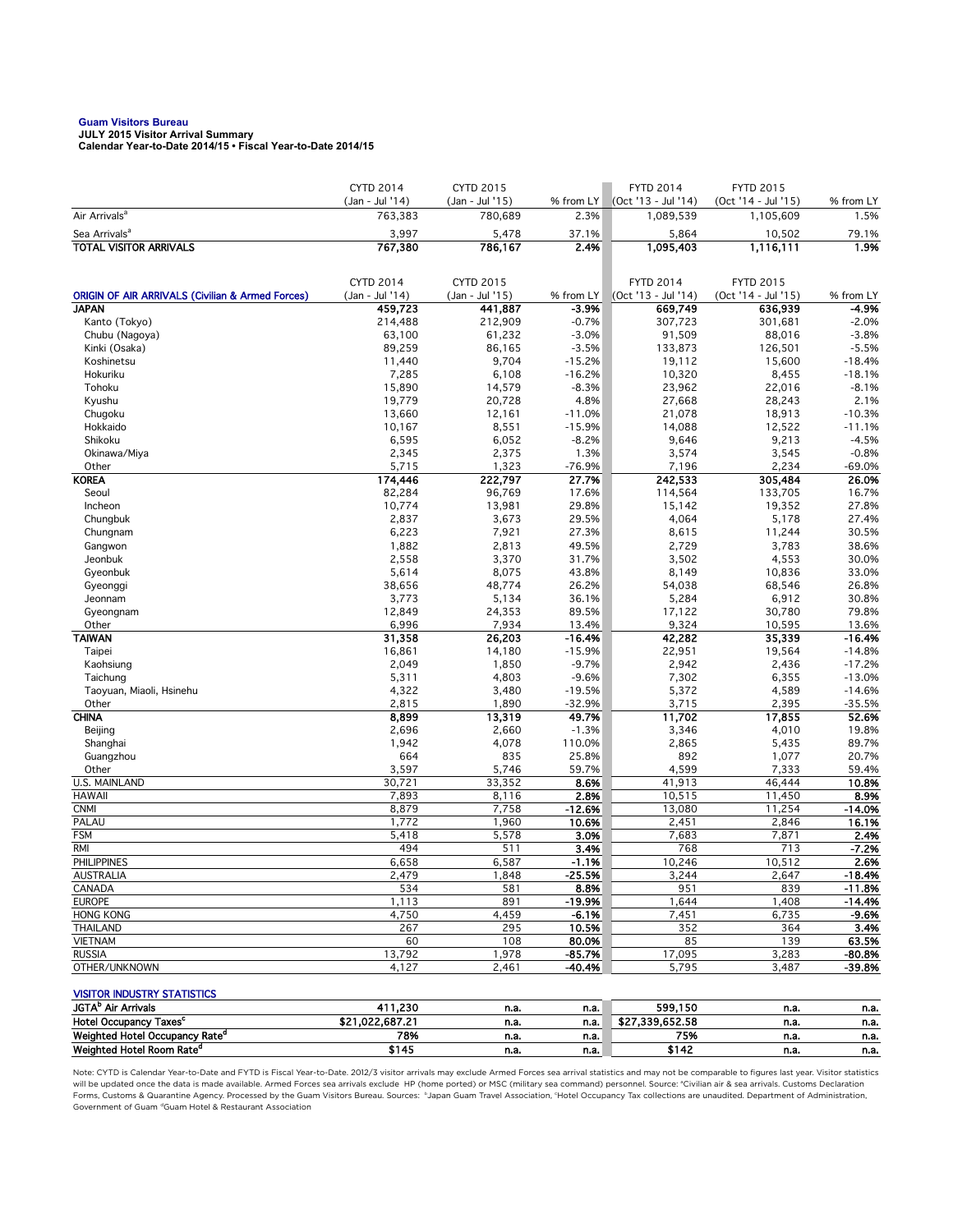

| <b>JULY</b>    |                          | 2                        | 3                        |                | 5                        | 6.                       |       | 8                        | 9                        | 10 <sup>°</sup>          | 11                       | 12                       | 13                       | 14                       | 15             | 16                       | <b>Total</b>    |
|----------------|--------------------------|--------------------------|--------------------------|----------------|--------------------------|--------------------------|-------|--------------------------|--------------------------|--------------------------|--------------------------|--------------------------|--------------------------|--------------------------|----------------|--------------------------|-----------------|
|                | Wed                      | Thu                      | Fri                      | Sat            | Sun                      | Mon                      | Tue   | Wed                      | Thu                      | Fri                      | Sat                      | Sun                      | Mon                      | Tue                      | Wed            | Thu                      | (July 1-16)     |
| TOTAL CIV' AIR | 1.932                    | 3,454                    | 3,002                    | 3,475          | 2,545                    | 4,056                    | 2.713 | 2.796                    | 3,791                    | 3,357                    | 3,977                    | 4,339                    | 3,434                    | 3,794                    | 4,879          | 4,158                    | 55,702          |
| Japan          | 707                      | 1,595                    | 1,714                    | 2,077          | 1,283                    | 2,000                    | 1,467 | .542                     | ,780                     | 1,914                    | 2,406                    | 2,191                    | 1,803                    | 2,140                    | 2,754          | 2,050                    | 29,423          |
| Korea          | 823                      | .060                     | 945                      | 902            | 779                      | 1,248                    | 807   | 828                      | 1.153                    | 1.142                    | 923                      | .246                     | 894                      | 1.077                    | 1,282          | 1,272                    | 16,381          |
| Taiwan         | 346                      | 399                      | 3                        | 179            | 191                      | 493                      |       | 218                      | 497                      |                          | 169                      | 311                      | 349                      |                          | 220            | 370                      | 3,749           |
| China, P.R.C.  | 10                       | 29                       | 71                       | 36             | 53                       | 66                       | 41    |                          | 61                       | 60                       | 39                       | 53                       | 112                      | 133                      | 24             | 60                       | 855             |
| U.S. Mainland  | 27                       | 135                      | 131                      | 88             | 105                      | 114                      | 141   | 97                       | 111                      | 118                      | 151                      | 221                      | 85                       | 160                      | 243            | 136                      | 2,063           |
| Hawaii         |                          | 24                       | 29                       | 28             | 11                       | 29                       | 54    | 37                       | 41                       | 20                       | 35                       | 49                       | 33                       | 31                       | 80             | 39                       | 541             |
| <b>CNMI</b>    | $\overline{\phantom{0}}$ | 49                       | 52                       | 21             | 5                        | 28                       | 25    | 6                        |                          | 53                       | 87                       | 59                       | 64                       | 42                       | 77             | 76                       | 645             |
| Palau          | $\overline{\phantom{0}}$ | 16                       | 12                       | 13             | 3                        | 15                       |       | $\Delta$                 | 16                       | 9                        | 8                        | 4                        | 25                       | 19                       | 35             | 33                       | 213             |
| <b>FSM</b>     |                          | 17                       |                          | 27             | $\overline{27}$          | 27                       | 45    | 16                       | $\overline{26}$          | 13                       | 30                       | 28                       | 13                       | 28                       | 43             | 39                       | 387             |
| RMI            | $\overline{\phantom{a}}$ |                          | $\overline{\phantom{0}}$ | $\overline{2}$ | $\overline{\phantom{0}}$ | ٠                        | 2     | $\overline{\phantom{a}}$ | 8                        | $\overline{\phantom{0}}$ | 4                        | 2                        |                          | 3                        | 3              | 11                       | $\overline{37}$ |
| Philippines    |                          | 40                       | 19                       | 59             | 6                        | 23                       | 46    | 10                       | 17                       | 10 <sup>°</sup>          | 34                       | 43                       | 8                        | 25                       | 67             | 21                       | 428             |
| Australia      |                          | 3                        | 2                        | 9              | 14                       | $\overline{\phantom{0}}$ |       | 10                       | 3                        | $\overline{\phantom{0}}$ | $\overline{\phantom{0}}$ | 13                       | $\overline{ }$           | 6                        | 21             | $\overline{\phantom{0}}$ | 96              |
| Canada         | $\overline{\phantom{0}}$ | $\overline{\phantom{0}}$ |                          |                |                          | 2                        |       | $\overline{\mathcal{A}}$ | 5                        | 5                        | 5                        | 2                        | 2                        | $\overline{2}$           |                | $\overline{\phantom{0}}$ | 29              |
| Europe         |                          |                          | $\overline{\phantom{0}}$ | 4              |                          |                          | 2     | $\overline{\phantom{a}}$ | 6                        |                          | 9                        | 3                        | 21                       | 8                        |                |                          | 65              |
| Hong Kong      | $\overline{4}$           | 58                       |                          | 22             | 46                       |                          | 55    | 5                        | 53                       |                          | 50                       | $7\overline{3}$          | 3                        | 88                       | 10             | 32                       | 499             |
| Thailand       | $\overline{\phantom{a}}$ | $\overline{\phantom{a}}$ | $\overline{\phantom{0}}$ |                |                          | $\overline{\phantom{0}}$ | 4     | $\overline{\phantom{a}}$ | $\overline{\phantom{0}}$ |                          | $\overline{\phantom{0}}$ |                          |                          |                          | $\overline{2}$ | $\overline{\phantom{0}}$ | 9               |
| Vietnam        | $\overline{a}$           | $\overline{\phantom{0}}$ | $\overline{\phantom{0}}$ |                |                          | $\overline{\phantom{0}}$ |       |                          |                          |                          | $\overline{\phantom{0}}$ | $\overline{\phantom{0}}$ | $\overline{\phantom{0}}$ | $\overline{\phantom{0}}$ |                | $\overline{2}$           | 3               |
| Russia         | 5                        | 23                       | 6                        | 4              | 10 <sup>°</sup>          | 3                        | 8     | 3                        | 4                        | 8                        | 11                       | 13                       | $\overline{4}$           | 12                       | 6              | 3                        | 123             |
| Other          | 6                        | 4                        | 10                       | 3              | 11                       | $\overline{\phantom{0}}$ | 13    | 9                        | 8                        | 4                        | 9                        | 27                       | 9                        | 18                       | 11             | $\overline{ }$           | 156             |

*Note: July 2015 daily arrivals reflect Civilian Air arrivals only. Source: Guam Customs Declaration Forms, Customs & Quarantine Agency. Processed by the Guam Visitors Bureau.*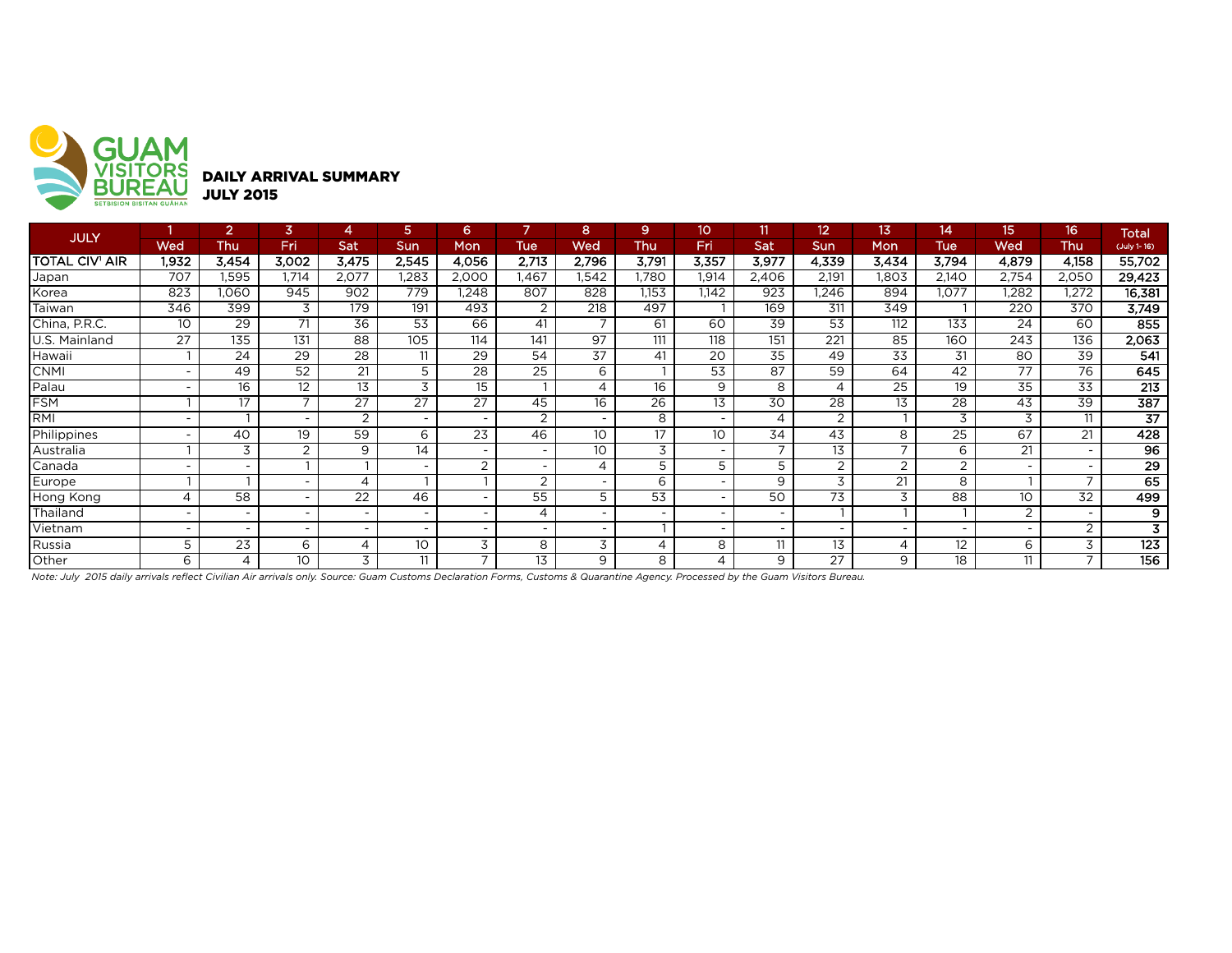

| <b>JULY</b>    | 17                       | 18                | 19     | 20                       | 21             | 22             | 23              | 24                       | 25                       | 26                       | 27                       | 28             | 29              | 30    | 31                       | <b>Total</b>     |
|----------------|--------------------------|-------------------|--------|--------------------------|----------------|----------------|-----------------|--------------------------|--------------------------|--------------------------|--------------------------|----------------|-----------------|-------|--------------------------|------------------|
|                | Fri                      | Sat               | Sun    | Mon                      | Tue            | Wed            | Thu             | Fri                      | Sat                      | <b>Sun</b>               | Mon                      | <b>Tue</b>     | Wed             | Thu   | Fri                      |                  |
| TOTAL CIV' AIR | 3.423                    | 4.256             | 3.975  | 4,103                    | 2,955          | 3,009          | 3,614           | 3.646                    | 4,127                    | 4,430                    | 4.252                    | 3,144          | 3,998           | 4.316 | 4,079                    | 113,029          |
| Japan          | 1,773                    | 2,504             | 2,025  | 2,029                    | 1,435          | l.459          | 1,514           | l.841                    | 2,182                    | 2,222                    | 2,322                    | .829           | 1,946           | 2,045 | 2,139                    | 58,688           |
| Korea          | 1,144                    | ,099              | .205   | .344                     | 889            | 1,093          | 1,411           | 1,407                    | 1,168                    | l,470                    | .366                     | 889            | 1,377           | 1,632 | 1,520                    | 35,395           |
| Taiwan         | 128                      | 141               | 180    | 106                      | 143            | 156            | 239             | $\overline{2}$           | 293                      | 308                      | 175                      | 2              | 315             | 235   | $\overline{2}$           | 6,174            |
| China, P.R.C.  | 49                       | 58                | 181    | 151                      | 120            |                | 49              | 149                      | 46                       | 145                      | 105                      | 65             | 103             | 52    | 180                      | 2,308            |
| U.S. Mainland  | 132                      | 182               | 152    | 156                      | 148            | 118            | 124             | 123                      | 168                      | 139                      | 106                      | 143            | 104             | 103   | 85                       | 4,046            |
| Hawaii         | 21                       | 25                | 51     | 33                       | 54             | 26             | 44              | 17                       | 20                       | 57                       | 21                       | 44             | 31              | 27    | 18                       | 1,030            |
| <b>CNMI</b>    | 89                       | 73                | 37     | 55                       | 60             | 31             | 70              | 78                       | 55                       | 19                       | 54                       | 48             | 38              | 87    | 77                       | 1,516            |
| Palau          | 29                       | 8                 | 5      | 22                       | 17             | 14             | 15              | 9                        | 14                       |                          | 22                       | 8              |                 | 13    | 29                       | 426              |
| <b>FSM</b>     | 13                       | 38                | 25     | 37                       | 42             | 55             | $7\overline{2}$ |                          | 51                       | 28                       | $\overline{33}$          | 17             | $\overline{27}$ | 65    | 10                       | 901              |
| RMI            |                          | 4                 |        | $\overline{\phantom{a}}$ |                |                | 5.              | $\overline{\phantom{a}}$ | 3                        | 6                        | 3                        |                |                 | 14    |                          | $\overline{76}$  |
| Philippines    | 26                       | 57                | 44     | 70                       | 22             | 28             | 22              | 8                        | 59                       | 10                       | 11                       | 31             | 15              | 11    | 6                        | 848              |
| Australia      |                          | 3                 | 26     | $\overline{2}$           | 3              | 12             | 3               | $\overline{\phantom{a}}$ | 10                       | 8                        | $\overline{\phantom{a}}$ | 4              | 12              |       |                          | 182              |
| Canada         |                          | 10                | $\sim$ | 16                       | 2              | 2              | 3               | $\overline{\phantom{0}}$ | $\overline{\phantom{a}}$ | $\overline{\phantom{a}}$ |                          | 11             | 3               |       | ۰.                       | $\overline{79}$  |
| Europe         |                          | 4                 | 5      | 10                       | 2              | 6              | $\overline{2}$  | $\overline{\phantom{a}}$ | $\overline{\phantom{0}}$ | $\overline{2}$           | 4                        | 4              | 5               | 8     | $\overline{\phantom{a}}$ | 125              |
| Hong Kong      |                          | 22                | 9      | 41                       |                | 6              | 20              | 6                        | 26                       |                          | $\overline{ }$           | 30             |                 | 16    | 3                        | 687              |
| Thailand       |                          |                   |        |                          |                |                |                 |                          | 4                        | 6                        | 4                        | 5              |                 |       | 3                        | 35               |
| Vietnam        |                          |                   |        | $\overline{\phantom{a}}$ | 3              |                |                 |                          |                          |                          |                          |                |                 |       |                          | 6                |
| Russia         | $\overline{\phantom{a}}$ | 15 <sup>15</sup>  | 12     | 5                        | $\overline{ }$ |                | 2               | 3                        | 3                        | -                        | 5                        | 6              | 5               |       |                          | 194              |
| Other          | 9                        | $12 \overline{ }$ | 16     | $\overline{25}$          | 6              | $\overline{2}$ | 19              |                          | 18                       | 8                        | $\overline{13}$          | $\overline{ }$ | 10              | 6     | 5                        | $\overline{313}$ |

*Note: July 2015 daily arrivals reflect Civilian Air arrivals only. Source: Guam Customs Declaration Forms, Customs & Quarantine Agency. Processed by the Guam Visitors Bureau.*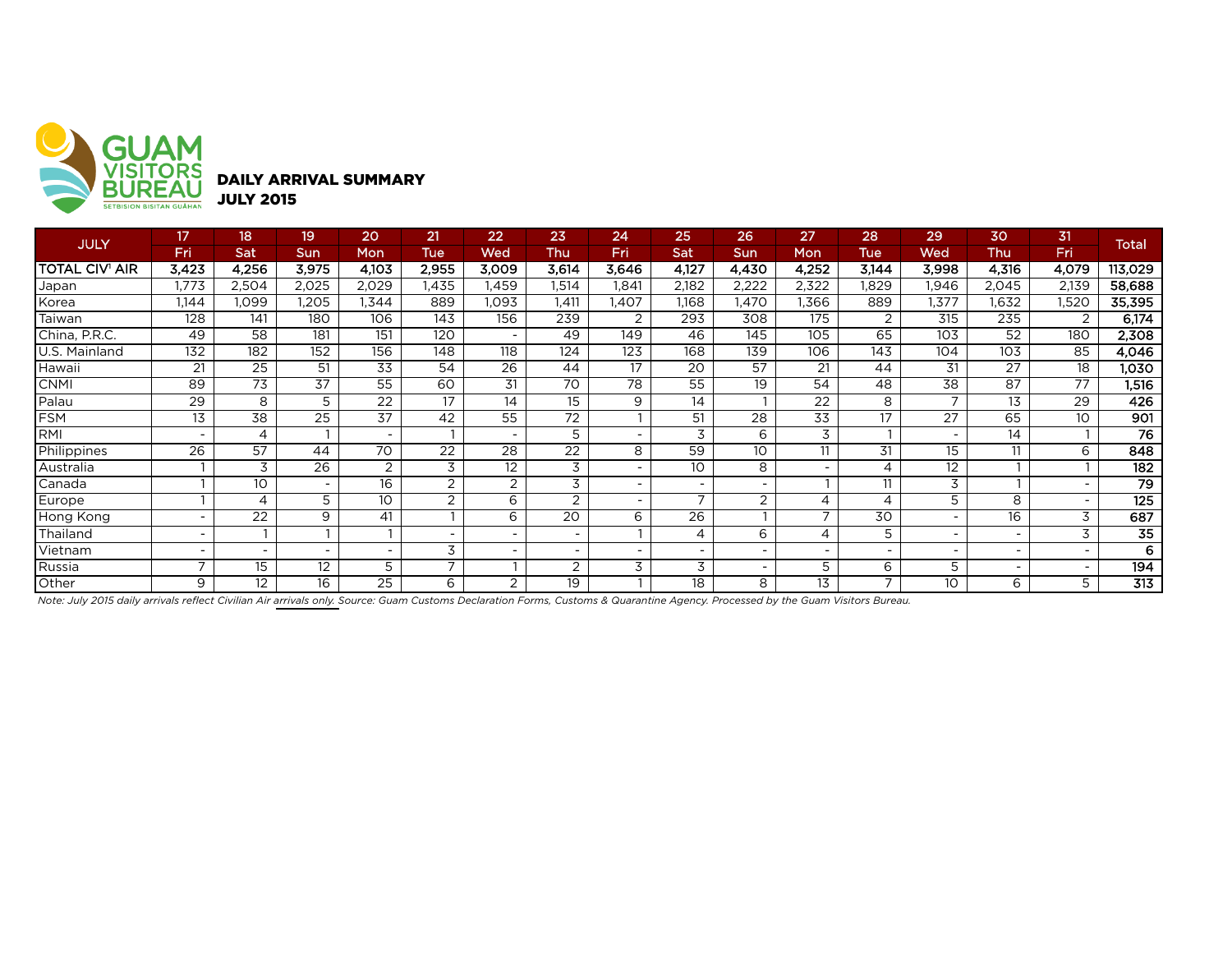

## DAILY ARRIVAL COMPARISON JULY 2015

|                          |        | 2014               |              |        | 2015   |              | % chg from LY |          |              |  |
|--------------------------|--------|--------------------|--------------|--------|--------|--------------|---------------|----------|--------------|--|
| <b>JULY</b>              | Japan  | Other              | <b>Total</b> | Japan  | Other  | <b>Total</b> | Japan         | Other    | <b>Total</b> |  |
| 1                        | 1,505  | $\overline{1,}347$ | 2,852        | 707    | 1,225  | 1,932        | $-53.0%$      | $-9.1%$  | $-32.3%$     |  |
| $\overline{2}$           | 1,334  | 1,398              | 2,732        | 1,595  | 1,859  | 3,454        | 19.6%         | 33.0%    | 26.4%        |  |
| $\overline{3}$           | 1,650  | 1,916              | 3,566        | 1,714  | 1,288  | 3,002        | 3.9%          | $-32.8%$ | $-15.8%$     |  |
| $\overline{\mathcal{A}}$ | 2,075  | 1,159              | 3,234        | 2,077  | 1,398  | 3,475        | O.1%          | 20.6%    | 7.5%         |  |
| $\overline{5}$           | 2,107  | 1,529              | 3,636        | 1,283  | 1,262  | 2,545        | $-39.1%$      | $-17.5%$ | $-30.0%$     |  |
| $\,$ 6                   | 1,788  | 2,055              | 3,843        | 2,000  | 2,056  | 4,056        | 11.9%         | 0.0%     | 5.5%         |  |
| $\overline{7}$           | 1,613  | 1,558              | 3,171        | 1,467  | 1,246  | 2,713        | $-9.1%$       | $-20.0%$ | $-14.4%$     |  |
| 8                        | 1,533  | 1,114              | 2,647        | 1,542  | 1,254  | 2,796        | 0.6%          | 12.6%    | 5.6%         |  |
| 9                        | 1,633  | 1,324              | 2,957        | 1,780  | 2,011  | 3,791        | 9.0%          | 51.9%    | 28.2%        |  |
| 10                       | 1,858  | 2,057              | 3,915        | 1,914  | 1,443  | 3,357        | 3.0%          | $-29.8%$ | $-14.3%$     |  |
| 11                       | 2,234  | 1,392              | 3,626        | 2,406  | 1,571  | 3,977        | 7.7%          | 12.9%    | 9.7%         |  |
| 12                       | 2,262  | 1,295              | 3,557        | 2,191  | 2,148  | 4,339        | $-3.1%$       | 65.9%    | 22.0%        |  |
| 13                       | 1,891  | 1,904              | 3,795        | 1,803  | 1,631  | 3,434        | $-4.7%$       | $-14.3%$ | $-9.5%$      |  |
| 14                       | 2,141  | 1,670              | 3,811        | 2,140  | 1,654  | 3,794        | 0.0%          | $-1.0%$  | $-0.4%$      |  |
| 15                       | 1,751  | 1,177              | 2,928        | 2,754  | 2,125  | 4,879        | 57.3%         | 80.5%    | 66.6%        |  |
| 16                       | 1,759  | 1,247              | 3,006        | 2,050  | 2,108  | 4,158        | 16.5%         | 69.0%    | 38.3%        |  |
| 17                       | 2,118  | 2,145              | 4,263        | 1,773  | 1,650  | 3,423        | $-16.3%$      | $-23.1%$ | $-19.7%$     |  |
| 18                       | 2,400  | 1,418              | 3,818        | 2,504  | 1,752  | 4,256        | 4.3%          | 23.6%    | 11.5%        |  |
| 19                       | 2,520  | 1,676              | 4,196        | 2,025  | 1,950  | 3,975        | $-19.6%$      | 16.3%    | $-5.3%$      |  |
| 20                       | 2,491  | 1,795              | 4,286        | 2,029  | 2,074  | 4,103        | $-18.5%$      | 15.5%    | $-4.3%$      |  |
| 21                       | 2,147  | 1,606              | 3,753        | 1,435  | 1,520  | 2,955        | $-33.2%$      | $-5.4%$  | $-21.3%$     |  |
| 22                       | 1,657  | 1,202              | 2,859        | 1,459  | 1,550  | 3,009        | $-11.9%$      | 29.0%    | 5.2%         |  |
| 23                       | 1,540  | 1,327              | 2,867        | 1,514  | 2,100  | 3,614        | $-1.7%$       | 58.3%    | 26.1%        |  |
| 24                       | 1,864  | 1,969              | 3,833        | 1,841  | 1,805  | 3,646        | $-1.2%$       | $-8.3%$  | $-4.9%$      |  |
| 25                       | 2,028  | 1,403              | 3,431        | 2,182  | 1,945  | 4,127        | 7.6%          | 38.6%    | 20.3%        |  |
| 26                       | 2,016  | 1,732              | 3,748        | 2,222  | 2,208  | 4,430        | 10.2%         | 27.5%    | 18.2%        |  |
| 27                       | 2,695  | 1,914              | 4,609        | 2,322  | 1,930  | 4,252        | $-13.8%$      | 0.8%     | $-7.7%$      |  |
| 28                       | 2,305  | 1,348              | 3,653        | 1,829  | 1,315  | 3,144        | $-20.7%$      | $-2.4%$  | $-13.9%$     |  |
| 29                       | 1,963  | 1,123              | 3,086        | 1,946  | 2,052  | 3,998        | $-0.9%$       | 82.7%    | 29.6%        |  |
| 30                       | 352    | 779                | 1,131        | 2,045  | 2,271  | 4,316        | 481.0%        | 191.5%   | 281.6%       |  |
| 31                       | 2,769  | 2,580              | 5,349        | 2,139  | 1,940  | 4,079        | $-22.8%$      | $-24.8%$ | $-23.7%$     |  |
| <b>Total</b>             | 59,999 | 48,159             | 108,158      | 58,688 | 54,341 | 113,029      | $-2.2%$       | 12.8%    | 4.5%         |  |

*Note: July daily arrivals reflect "Civilian Air" arrivals only.*